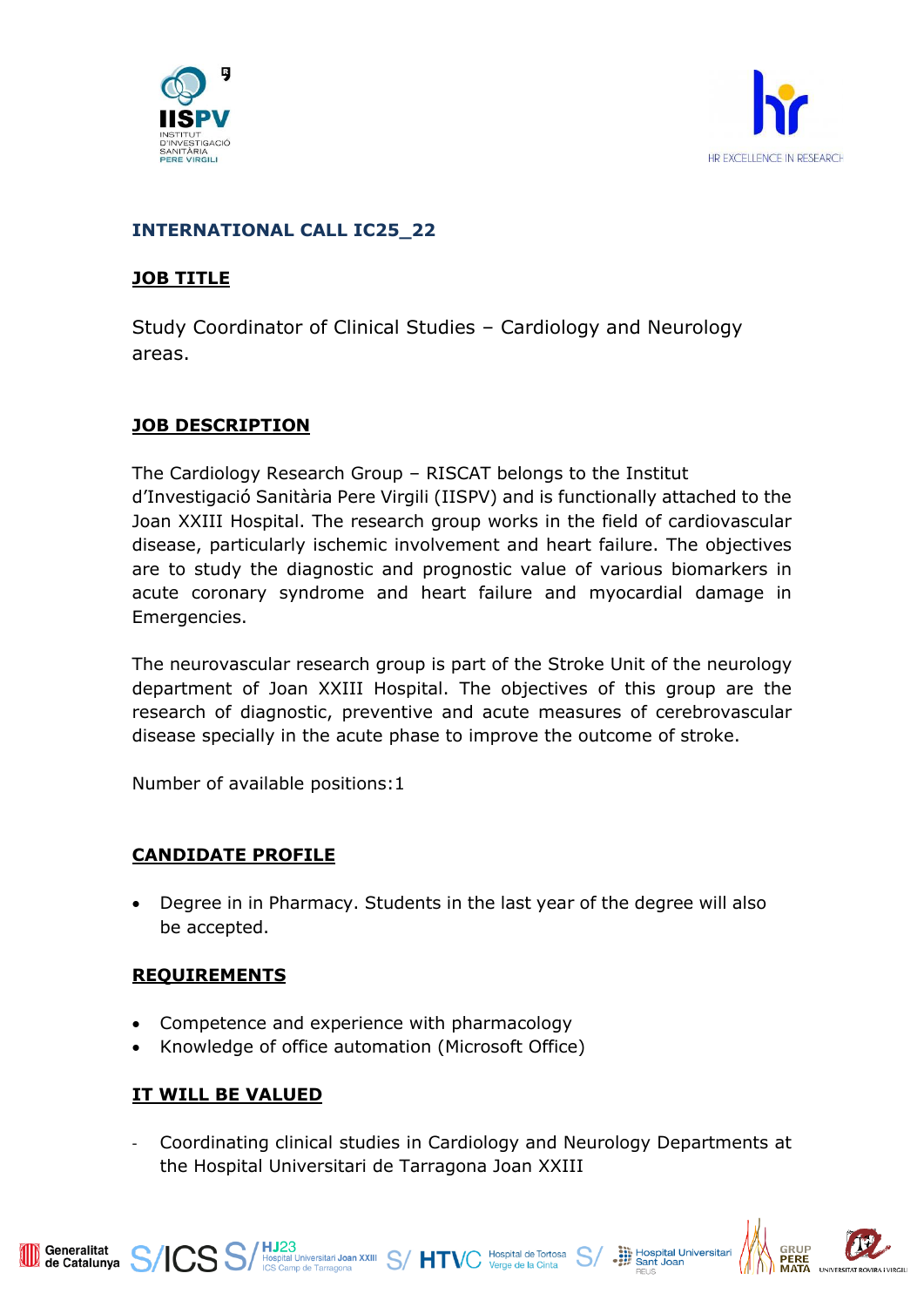



- Collecting clinical data in medical records and managing data in electronic case report forms and other study databases.
- Coordinating research team when performing procedures related to screening, randomization, and regular patient visits of Clinical Trials;
- Managing study documents, material resources and logistics;
- Processing and shipping blood samples to central laboratories;
- Controlling of the allocation of clinical trials medication and patient's compliance;
- Supporting initiation, monitoring and close-out visits of Clinical Trials;
- Resolution of queries and issues;
- Managing patient's agenda and follow ups;
- Supporting the process of regulatory submission to the Local Ethical Committee.
- Supporting local research projects.

#### **LABOUR CONDITIONS**

- Full-time position (40h/week)
- Workplace: Hospital Universitari Joan XXIII de Tarragona
- Contract: Indefinite of scientific-technical activities linked to the research line of the group
- Gross annual salary: 25.225€
- Starting date: July 2022

### **SELECTION PROCEDURE**

Generalitat<br>de Catalunya

- Selection of CV's. Suitable and unsuitable CV's will be identified according to the requirements. Applicants who do not meet the requirements indicated in the candidate profile and requirements will not pass to the next phase.
- Evaluation of the CV. Evaluation of the CVs up to a maximum score of 50 points.
- Cover Letter. Attach to the resume a cover letter with a maximum length of 2500 characters with spaces. With a maximum score of 20 points.

S S/HJ23<br>S S/Hospital Universitari Joan XXIII S/HTVC Hospital de Tortosa S/

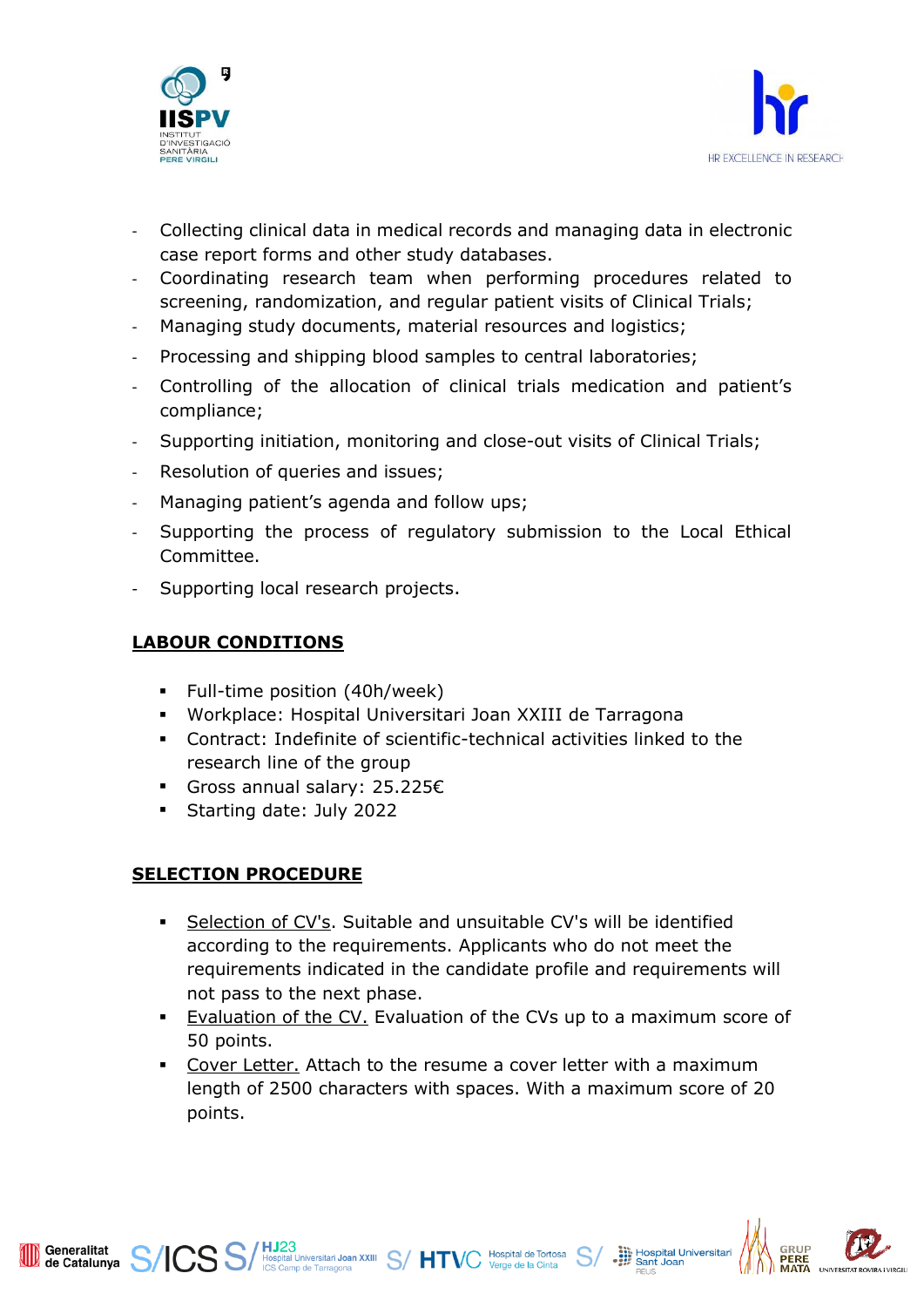



To access the interview phase it is necessary to have obtained a minimum score of 50 points in the sum of scores of the evaluation of the curriculum and cover letter

Personal interview. With a maximum score of 30 points.

| Items                                  | 30  |
|----------------------------------------|-----|
| Attitude                               | 10  |
| Fit in the work place                  |     |
| Experience, developed functions/skills |     |
| Teamwork                               | ו ז |

### **SELECTION COMMITTEE**

- President: Alfredo Bardají (Group Leader)
- Chair 1: Xavier Ustrell (Principal Investigator)
- Chair 2: Anna Pellise (Postdoctoral Researcher)

#### SUBSTITUTES:

- President: Alba Mañe. (Principal Investigator)
- Chair 1: Oscar Peiro (Principal Investigator)
- Chair 2: Mohsen Mohandes (Postdoctoral Researcher)

### **CANDIDATURES**

- **•** The CV must include the DNI/NIE number or another personal identity document number.
- Send the CV and the Cover Letter through the IISPV website. **[https://www.iispv.cat/oferta-de-treball/ic25\\_22-study](https://www.iispv.cat/oferta-de-treball/ic25_22-study-coordinator-of-clinical-studies-cardiology-and-neurology-areas/)[coordinator-of-clinical-studies-cardiology-and-neurology](https://www.iispv.cat/oferta-de-treball/ic25_22-study-coordinator-of-clinical-studies-cardiology-and-neurology-areas/)[areas/](https://www.iispv.cat/oferta-de-treball/ic25_22-study-coordinator-of-clinical-studies-cardiology-and-neurology-areas/)**

For any questions or queries: [recruitment@iispv.cat](file:///C:/Users/abard/Google%20Drive/HOSPITAL/Investigación/IISPV/Coordinador%20de%20Ensayos%20Clinicos/recruitment@iispv.cat)

 $\text{SS}/\text{HJ23}_{\text{Hospital University}}$  Hospital Universitari Joan XXIII  $\text{S}/\text{HTVC}$  Hospital de Tortosa  $\text{S}/\text{H}$ 



Hospital Universitari<br>
Sant Joan